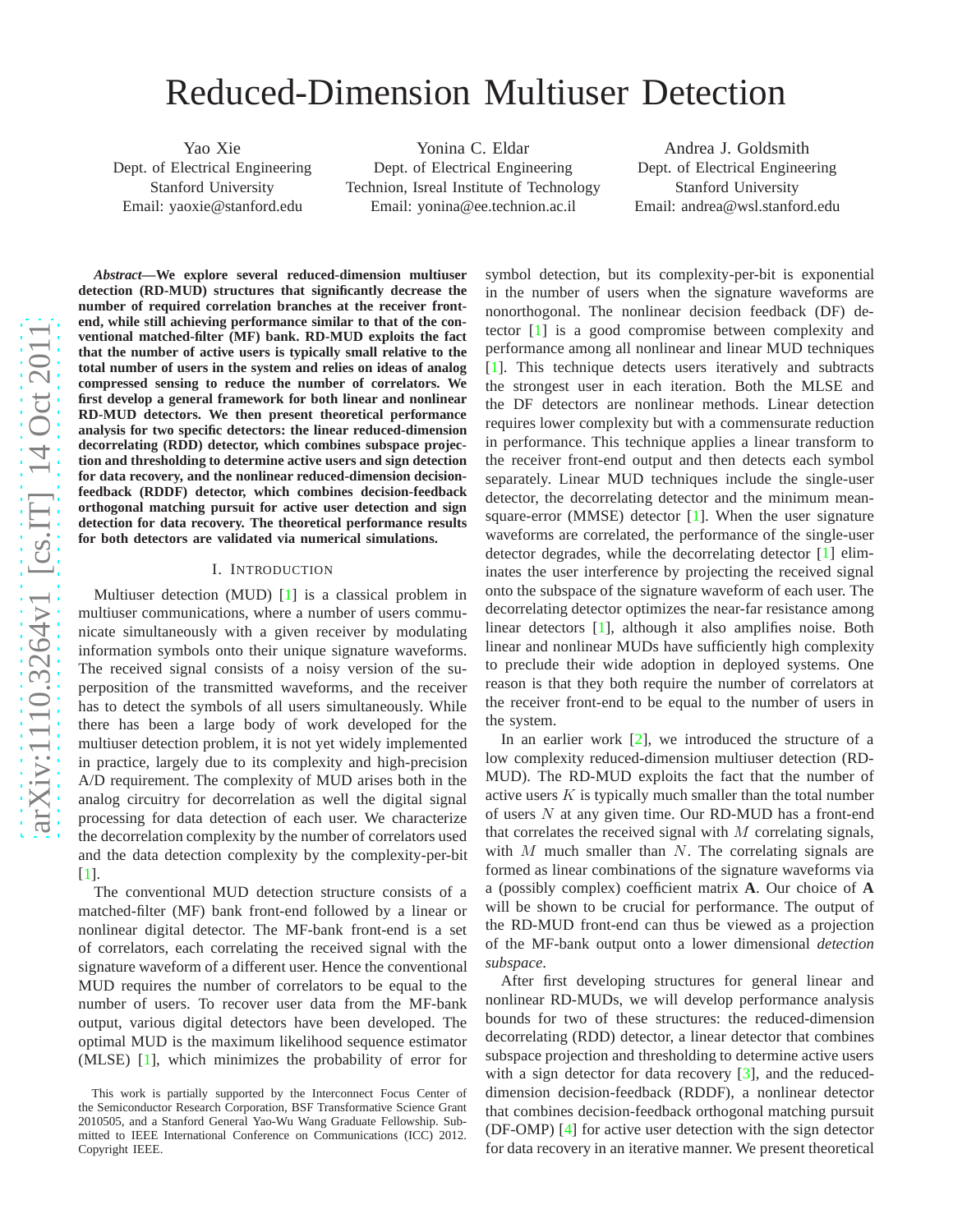probability-of-error performance guarantees for these two detectors in terms of the coherence of the matrix **A**, in a nonasymptotic regime with a fixed number of users and active users. Our RD-MUD detectors consists of two stages: active user detection and data detection of active users. The first stage is closely related to [\[5\]](#page-4-4). However, our problem differs in that the probability-of-error must consider errors in both stages. We derive conditions under which the probabilityof-error is dominated by errors in the first stage. We do not consider optimizing signature waveforms and hence our results will be parameterized by the crosscorrelation properties of the given signature waveforms.

The rest of the paper is organized as follows. Section [II](#page-1-0) and Section [III](#page-1-1) present the model and the RD-MUD frontend, respectively. Section [IV](#page-2-0) introduces the digital detectors we propose for RD-MUD. Section [V](#page-3-0) contains the theoretical performance guarantees. Section [VI](#page-4-5) contains numerical examples, and finally Section [VII](#page-4-6) concludes the paper.

## II. SYSTEM MODEL

<span id="page-1-0"></span>Consider a multiuser system with  $N$  users. Each user is assigned a unique signature waveform from a set  $S =$  ${s_n(\cdot): [0,T] \to \mathbb{R}, 1 \leq n \leq N}$ , which are assumed given and known, and posess certain properties discussed in more detail below. Each user modulates its signature waveform to transmit its symbols. The symbols carry information. The duration of the signature waveforms  $T$  is referred to as the symbol time. Define the *inner product* (or *crosscorrelation*) between two real analog signals  $x(t)$  and  $y(t)$  as  $\langle x(t), y(t) \rangle \triangleq T^{-1} \int_0^T x(t)y(t)dt$ . The crosscorrelations of the signature waveforms are characterized by the Gram matrix **G**, defined as

$$
[\mathbf{G}]_{nl} \triangleq \langle s_n(t), s_l(t) \rangle, \quad 1 \le n \le N, \quad 1 \le l \le N. \tag{1}
$$

For convenience, we assume that  $s_n(t)$  has unit energy:  $||s_n(t)||^2 \triangleq \langle s_n(t), s_n(t) \rangle = 1$  for all n so that  $[\mathbf{G}]_{nn} = 1$ . We also assume that the signature waveforms are linearly independent. Hence **G** is invertible. We consider the synchronous MUD model that uses Binary Phase Shift Keying (BPSK) modulation  $[1]$ . There are K active users with index set  $n \in \mathcal{I}$ . The complement set  $\mathcal{I}^c$  contains indices of all nonactive users. The symbol of the user n is  $b_n \in \{1, -1\}$ , for  $n \in \mathcal{I}$ . Define a gain factor  $r_n$  for each user which captures the transmitting power and channel gain. We assume  $r_n$  is real and known to the receiver. The nonactive users can be viewed as transmitting with zero power, or equivalently transmitting zeros:  $b_n = 0$ , for  $n \in \mathcal{I}^c$ . The received signal  $y(t)$  is a superposition of the transmitted signals from the active users, plus white Gaussian noise  $w(t)$  with zero-mean and variance  $\sigma^2$ :

<span id="page-1-4"></span>
$$
y(t) = \sum_{n=1}^{N} r_n b_n s_n(t) + w(t), \qquad t \in [0, T], \qquad (2)
$$

with  $b_n \in \{1, -1\}$ ,  $n \in \mathcal{I}$ , and  $b_n = 0$ ,  $n \in \mathcal{I}^c$ . The goal of multiuser detection (MUD) is to detect the set of active users  $\mathcal I$  and their transmitted symbols  $\{b_n : n \in \mathcal I\}$ . In practice the number of active users  $K$  is typically much smaller than the total number of users N, which is a form of *user sparsity*.

Therefore, the received signal  $y(t)$  consists of only a few transmissions from active users. As we show, this user sparsity enables us to reduce the number of correlators at the frontend and still be able to achieve performance similar to that of a conventional MUD using a bank of MFs. To simplify the detection algorithm, we assume that  $K$  is known. The problem of estimating K can be treated separately  $[6]$ .

<span id="page-1-2"></span>

Fig. 1: Front-end of RD-MUD. III. RD-MUD FRONT-END

<span id="page-1-1"></span>The RD-MUD front-end, illustrated in Fig. [1,](#page-1-2) correlates the received signal  $y(t)$  with a set of correlating signals  $h_m(t)$ ,  $m = 1, \dots M$ , where M is typically much smaller than N. This is in contrast to the conventional matched filter (MF) bank, which correlates the received signal with the full set of  $N$  signature waveforms  $[1]$ . The front-end output is processed by either a linear or nonlinear detector to detect active users and their symbols, as shown in Fig. [2](#page-2-1) for both linear and nonlinear detectors. The design of the correlating signals  $h_m(t)$  is the key for RD-MUD to reduce the number of correlators. To construct these signals, we rely on biorthogonal waveforms [\[5\]](#page-4-4). The biorthogonal signals with respect to  $\{s_n(t)\}\$ are defined as a linear combination of all signature waveforms using a weighting coefficient matrix  $\mathbf{G}^{-1}$ :  $\hat{s}_n(t) = \sum_{l=1}^{N} [\mathbf{G}^{-1}]_{nl} s_l(t)$ ,  $1 \leq n \leq N$ , where  $[\mathbf{X}]_{nm}$  denotes the element of a matrix **X** at its nth row and the *mth* column. Also denote by  $[\mathbf{x}]_n$  the *nth* entry of a vector **x**. The biorthogonal signals have the property that  $\langle s_n(t), \hat{s}_m(t)\rangle = \delta_{n,m}$ , for all n, m. The delta function  $\delta_{n,m}$ is equal to one when  $n = m$ , and is equal to zero otherwise. The correlating signals  $h_m(t)$  are linear combinations of the biorthogonal waveforms with (possibly complex) weighting coefficients  $a_{mn}$  that we choose:

$$
h_m(t) = \sum_{n=1}^{N} a_{mn} \hat{s}_n(t), \qquad 1 \le m \le M. \tag{3}
$$

Define a coefficient matrix  $\mathbf{A} \in \mathbb{R}^{M \times N}$  with  $[\mathbf{A}]_{mn} \triangleq a_{mn}$ and denote the *n*th column of  $\mathbf{A}_{\mathbf{A}}$  as  $\mathbf{a}_n \triangleq [a_{1n}, \cdots, a_{Mn}]^\top$ ,  $n = 1, \dots, N$ . The notation **X**<sup> $\top$ </sup> denotes the transpose of a vector or matrix. We normalize the columns of **A** so that  $\|\mathbf{a}_n\|^2 \triangleq \sum_{m=1}^M a_{nm}^* a_{nm} = 1$ , where  $x^*$  is the conjugate of a scalar  $x$ . The design of the correlating signals is equivalent to the design of the coefficient matrix **A** for a given  $\{s_n(t)\}\$ . We will use *coherence* as a measure of the quality of **A**, which is defined as  $[5]$ :

<span id="page-1-3"></span>
$$
\mu \triangleq \max_{n \neq l} \left| \mathbf{a}_n^H \mathbf{a}_l \right|.
$$
 (4)

As we will show later, it is desirable that the columns of **A** have small correlation such that  $\mu$  is small. The output of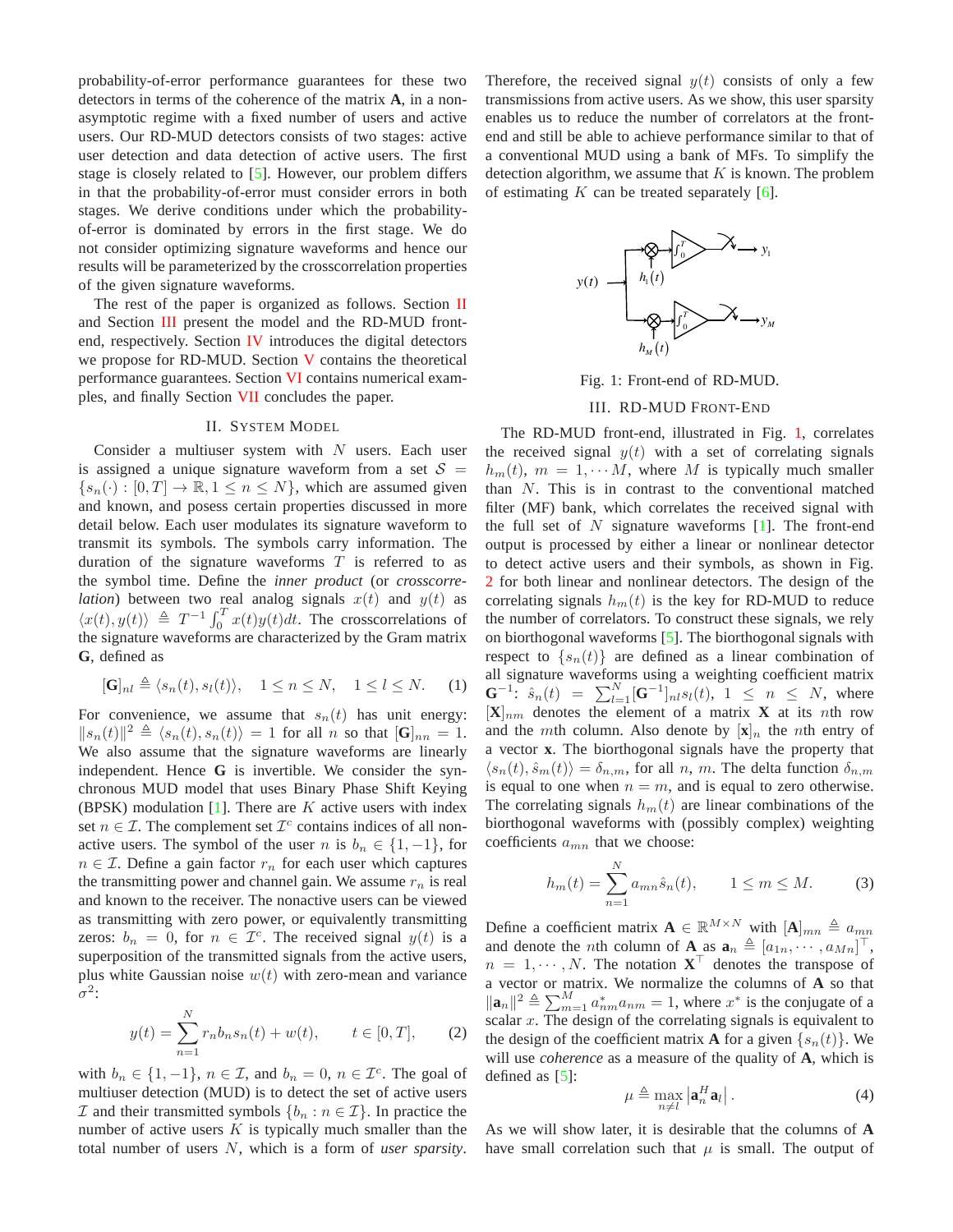the *mth* correlator is given by  $y_m = \langle h_m(t), y(t) \rangle$ . Denoting  $\mathbf{y} = [y_1, \dots, y_M]^\top$ , we can derive the output of the RD-MUD front-end as (detailed derivations can be found in [\[2\]](#page-4-1)):

<span id="page-2-2"></span>
$$
y = ARb + w,\t\t(5)
$$

where **w** is a Gaussian random vector with zero mean and covariance  $\sigma^2 \mathbf{A} \mathbf{G}^{-1} \mathbf{A}^H$ , **R** is a diagonal matrix with  $r_{nn}$ on the diagonal, and  $\mathbf{b} \triangleq [b_1, \dots, b_N]^\top$ . The notation **X**<sup>*H*</sup> denotes the conjugate transpose of a matrix **X**. The vector **y** can be viewed as a linear projection of the MF-bank front-end output onto a lower dimensional subspace which we call the *detection subspace*. Since there are at most K active users, **b** has at most  $K$  non-zero entries. The idea of RD-MUD is that when the original signal vector **b** is sparse, with proper choice of the matrix **A**, the detection performance for **b** based on **y** of [\(5\)](#page-2-2) in the detection subspace can be similar to the performance based on the output of the MF-bank front-end.

<span id="page-2-1"></span>

<span id="page-2-0"></span>Fig. 2: The diagram of (upper) linear detector, and (lower) nonlinear detector.

## IV. RD-MUD DETECTORS

We now discuss how to recover **b** from the RD-MUD frontend output **y** of [\(5\)](#page-2-2) using digital detectors. The model for the output [\(5\)](#page-2-2) of the RD-MUD front-end has a similar form to the observation model in the compressed sensing literature [\[7\]](#page-4-8)[\[5\]](#page-4-4), except that the noise in the RD-MUD front-end output is colored due to match filtering at the front-end. Hence, to recover **b**, we can adopt the ideas developed in the context of compressed sensing, and combine them with techniques of MF-bank detection.

The linear detector for RD-MUD first recovers active users  $I$  using support recovery techniques from compressed sensing (e.g., [\[7\]](#page-4-8)). Given an index set  $\mathcal{I}, \mathbf{X}_{\mathcal{I}}$  denotes the submatrix formed by the columns of a matrix **X** indexed by  $\mathcal{I}$ , and  $\mathbf{x}$ <sub>I</sub> denotes the subvector formed by the entries indexed by I. Based on the recovered index set of active users  $\hat{\mathcal{I}}$ , we can write the RD-MUD front-end output model [\(5\)](#page-2-2) as

<span id="page-2-3"></span>
$$
\mathbf{y} = \mathbf{A}_{\hat{\mathcal{I}}} \mathbf{R}_{\hat{\mathcal{I}}} \mathbf{b}_{\hat{\mathcal{I}}} + \mathbf{w}.
$$
 (6)

Once the active users are detected, their symbols  $\mathbf{b}_{\hat{\tau}}$  can be detected from [\(6\)](#page-2-3). This is done by applying a linear transform to the front-end output and detecting symbols separately. The nonlinear detector for RD-MUD detects active users and their symbols jointly (and/or iteratively).

We will focus on recovery based on two algorithms: (1) the reduced-dimension decorrelating (RDD) detector, a linear detector that uses subspace projection along with thresholding [\[3\]](#page-4-2) to determine active users and sign detection for data recovery; (2) the reduced-dimension decision feedback (RDDF) detector, a nonlinear detector that combines decisionfeedback orthogonal matching pursuit (DF-OMP) for active user detection and sign detection for data recovery. DF-OMP differs from the conventional OMP [\[4\]](#page-4-3) in that in each iteration, the binary-valued detected symbols, rather than the real-valued estimates, are subtracted from the received signal to form the residual used by the next iteration. The residual consists of the remaining undetected active users. By subtracting interference from the strongest active user we make it easier to detect the remaining active users.

#### <span id="page-2-6"></span>*A. Reduced-dimension decorrelating (RDD) detector*

The RDD detector works as follows. As per [\(5\)](#page-2-2), the frontend of the RD-MUD projects the received signal  $y(t)$  onto the detection subspace as a vector **y**. By considering the RD-MUD front-end output when the input signal is  $s_n(t)$ , we can show that the column  $\mathbf{a}_n$  of **A** corresponds to the *n*th signature waveform vector in the detection subspace. Considering the detection method of the conventional MUD, a natural strategy for RD-MUD is to match the received signal vector **y** and the nth signature waveform vector in the detection subspace by computing their inner product, which is given by  $\mathbf{a}_n^H \mathbf{y}$ ,  $n =$  $1, \dots, N$ . To detect active users, we can rank the magnitudes of these inner products and detect the index of the  $K$  largest as active users:

$$
\hat{\mathcal{I}} = \{ n : \text{ if } |\Re[\mathbf{a}_n^H \mathbf{y}]|
$$
\n
$$
\sum_{n=1}^{\infty} |\Re[\mathbf{a}_n^H \mathbf{y}]|
$$
\n
$$
\sum_{n=1}^{\infty} |\Re[\mathbf{a}_n^H \mathbf{y}]|
$$
\n
$$
\sum_{n=1}^{\infty} |\Im[\mathbf{a}_n^H \mathbf{y}]|
$$
\n
$$
\sum_{n=1}^{\infty} |\Im[\mathbf{a}_n^H \mathbf{y}]|
$$
\n
$$
\sum_{n=1}^{\infty} |\Im[\mathbf{a}_n^H \mathbf{y}]|
$$
\n
$$
\sum_{n=1}^{\infty} |\Im[\mathbf{a}_n^H \mathbf{y}]|
$$
\n
$$
\sum_{n=1}^{\infty} |\Im[\mathbf{a}_n^H \mathbf{y}]|
$$
\n
$$
\sum_{n=1}^{\infty} |\Im[\mathbf{a}_n^H \mathbf{y}]|
$$
\n
$$
\sum_{n=1}^{\infty} |\Im[\mathbf{a}_n^H \mathbf{y}]|
$$
\n
$$
\sum_{n=1}^{\infty} |\Im[\mathbf{a}_n^H \mathbf{y}]|
$$
\n
$$
\sum_{n=1}^{\infty} |\Im[\mathbf{a}_n^H \mathbf{y}]|
$$
\n
$$
\sum_{n=1}^{\infty} |\Im[\mathbf{a}_n^H \mathbf{y}]|
$$
\n
$$
\sum_{n=1}^{\infty} |\Im[\mathbf{a}_n^H \mathbf{y}]|
$$
\n
$$
\sum_{n=1}^{\infty} |\Im[\mathbf{a}_n^H \mathbf{y}]|
$$
\n
$$
\sum_{n=1}^{\infty} |\Im[\mathbf{a}_n^H \mathbf{y}]|
$$

<span id="page-2-4"></span>is among the K largest of  $|\Re[\mathbf{a}_n^H \mathbf{y}]|, n = 1, \cdots, N\},\$ 

where  $\Re[x]$  denotes the real part of a number x. To detect their symbols, we use sign detection:

<span id="page-2-5"></span>
$$
\hat{b}_n = \begin{cases} \operatorname{sgn}\left(r_n \Re[\mathbf{a}_n^H \mathbf{y}]\right), & n \in \hat{\mathcal{I}}; \\ 0, & n \notin \hat{\mathcal{I}}. \end{cases} \tag{8}
$$

where  $sgn(x)$  denotes the sign of a number x. In detecting active users  $(7)$  and their symbols  $(8)$ , we take real parts of the inner products because the imaginary part of  $\mathbf{a}_n^H \mathbf{y}$  contains only noise and interference. The complexity-per-bit for data detection of the RDD detector is proportional to M. Since  $M \leq N$  in RD-MUD, the complexity for data detection of the RDD detector is on the same order as that of the conventional linear MUD detector. But the RDD detector requires much lower decorrelation complexity than the conventional linear detector.

## <span id="page-2-7"></span>*B. Reduced-dimension decision feedback (RDDF) detector*

The RDDF detector detects active users and symbols iteratively. It starts with an empty set as the initial estimate for the set of active user  $\hat{\mathcal{I}}^0$ , zeros as the estimated symbol vector  $\mathbf{b}^{(0)} = \mathbf{0}$ , and the front-end output as the residual vector  $\mathbf{v}^{(0)} = \mathbf{y}$ . Subsequently, in each iteration  $k = 1, \dots, K$ , the algorithm selects the column  $a_n$  that is most highly correlated with the residual  $\mathbf{v}^{(k-1)}$  as the detected active user in the kth iteration, with the active user index:

$$
n_k = \arg\max_n \left| \Re[\mathbf{a}_n^H \mathbf{v}^{(k-1)}] \right|.
$$
 (9)

This index is then added to the active user set  $\hat{\mathcal{I}}^{(k)} = \hat{\mathcal{I}}^{(k-1)} \cup$  ${n_k}$ . The symbol for user  $n_k$  is detected with other detected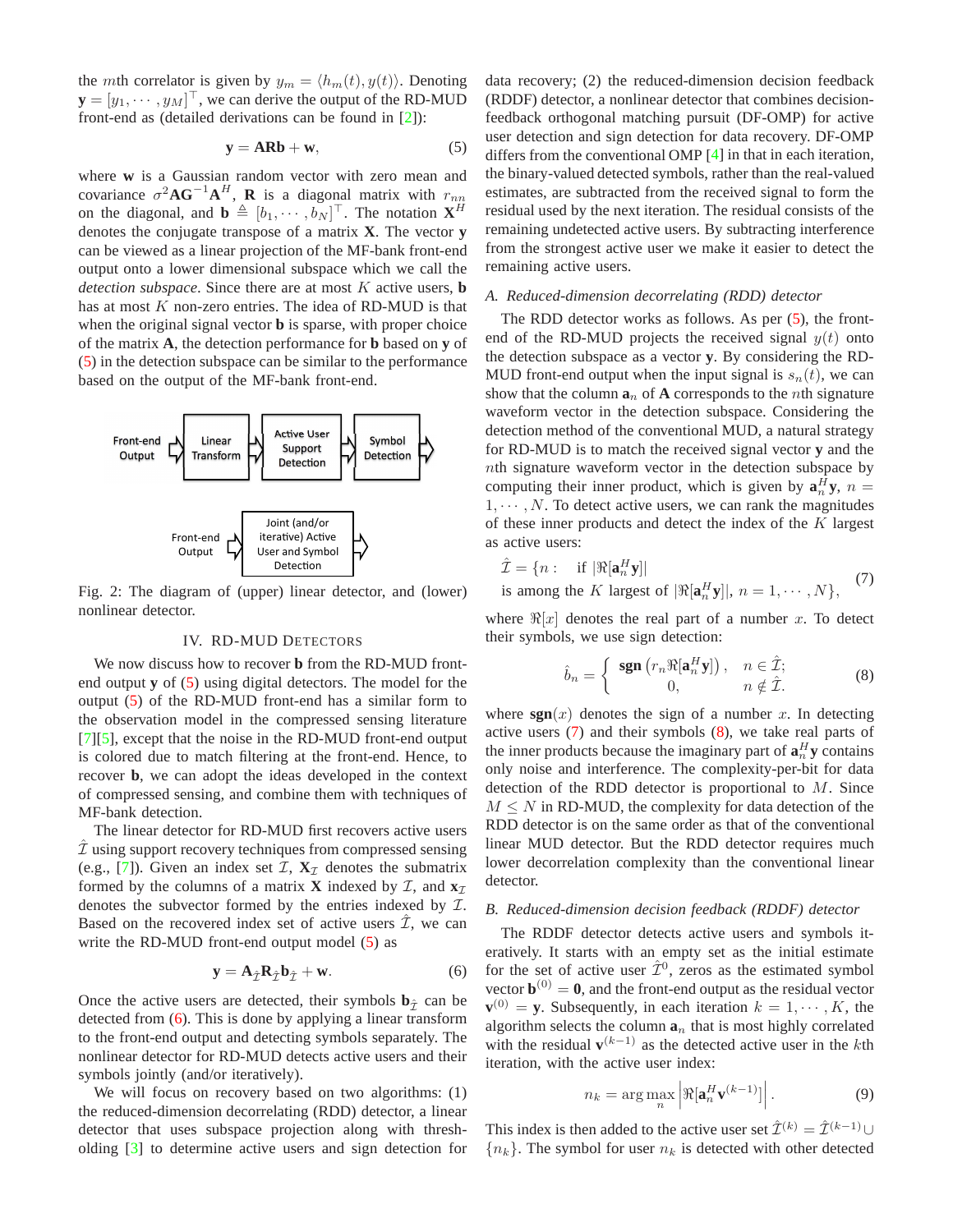symbols staying the same:

$$
b_n^{(k)} = \begin{cases} \operatorname{sgn}(\Re[r_{n_k}\mathbf{a}_{n_k}^H \mathbf{v}^{(k-1)}]), & n = n_k; \\ b_n^{(k-1)}, & n \neq n_k. \end{cases}
$$
(10)

Then the residual vector is updated through

$$
\mathbf{v}^{(k)} = \mathbf{y} - \mathbf{ARb}^{(k)}.\tag{11}
$$

The iteration repeats  $K$  times (we show in [\[8\]](#page-4-9) that with high probability DF-OMP never detects the same active user twice), and finally the active user set is given by  $\hat{\mathcal{I}} = \hat{\mathcal{I}}^{(K)}$  with the symbol vector  $\hat{b}_n = b_n^{(K)}$ ,  $n = 1, \dots, N$ . The complexityper-bit of the RDDF detector is proportional to  $MK$ . Since  $M \leq N$ , this implies that the complexity for data detection of the RDDF detector is on the same order as that of the conventional DF detector. But the RDDF detector requires much lower decorrelation complexity than the conventional DF detector.

#### *C. Reduced-Dimension MMSE (RD-MMSE) Detector*

Similar to the MMSE detector of the conventional MUD, a linear detector based on the MMSE criterion can be derived for the reduced-dimension model [\(6\)](#page-2-3) (see [\[8\]](#page-4-9) for derivations). The RD-MMSE detector detects the set of active users  $\mathcal{I}$  first by a support recovery method and then detects symbols as:

$$
\hat{b}_n = \begin{cases}\n\text{sgn}([\mathbf{R}_{\hat{\mathcal{I}}}\mathbf{A}_{\hat{\mathcal{I}}}^H(\mathbf{A}_{\hat{\mathcal{I}}}\mathbf{R}_{\hat{\mathcal{I}}}^2\mathbf{A}_{\hat{\mathcal{I}}}^H + \sigma^2\mathbf{A}\mathbf{G}^{-1}\mathbf{A}^H)^{-1}\mathbf{y}]_n), & n \in \hat{\mathcal{I}}; \\
0, & n \notin \hat{\mathcal{I}}.\n\end{cases}
$$
\n(12)

#### *D. Maximum likelihood detector*

The optimal detector that minimizes the probability-oferror for the RD-MUD output is the nonlinear maximum likelihood detector. The maximum likelihood detector finds the active users and symbols by minimizing the likelihood function, or equivalently, minimizing the quadratic function  $||(AG^{-1}A<sup>H</sup>)<sup>-1/2</sup>(**y** − A**Rb**)||<sup>2</sup>.$  This is also equivalent to solving the following integer optimization problem

$$
\max_{b_n \in \{-1,0,1\}} 2\mathbf{y}^H (\mathbf{A}\mathbf{G}^{-1}\mathbf{A}^H)^{-1} \mathbf{A}\mathbf{R}\mathbf{b}
$$
\n
$$
-\mathbf{b}^H \mathbf{R}\mathbf{A}^H (\mathbf{A}\mathbf{G}^{-1}\mathbf{A}^H)^{-1} \mathbf{A}\mathbf{R}\mathbf{b},
$$
\n(13)

where  $b_n = 0$  corresponds to the *n*th user being inactive.

## *E. Choice of A*

The coefficient matrix **A** is our design parameter. In Section [IV-A](#page-2-6) and Section [IV-B](#page-2-7) we have shown that both the RDD and RDDF detectors are based on the inner products between the projected received signal vector and the columns of **A**. Hence, intuitively, for the RDD and RDDF detectors to work well, the inner products between columns of **A**, or its coherence defined in [\(4\)](#page-1-3) should be small. In the following we consider the random partial discrete Fourier transform (DFT) matrix, whose coherence is small and it is formed by randomly selecting rows of a DFT matrix **F**:  $[\mathbf{F}]_{nm} = e^{i\frac{2\pi}{N}nm}$  and normalizing the columns of the sub-matrix, where  $i = \sqrt{-1}$ .

## V. PERFORMANCE OF RD-MUD

<span id="page-3-0"></span>In the following, we present conditions under which the RDD and RDDF detectors can successfully recover active

users and their symbols. The conditions depend on **A** through its coherence and are parameterized by the crosscorrelations of the signature waveform through the properties of the matrix **G**. Our performance measure is the probability-of-error, which is defined as the chance of the event that the set of active users is detected incorrectly, *or* any of their symbols are detected incorrectly:

<span id="page-3-1"></span>
$$
P_e = P(\hat{\mathcal{I}} \neq \mathcal{I}) + P(\{\hat{\mathcal{I}} = \mathcal{I}\} \cap \{\hat{\mathbf{b}} \neq \mathbf{b}\}).\tag{14}
$$

We will show that the second term of  $(14)$  is dominated by the first term. The noise plays two roles in the  $P_e$  of [\(14\)](#page-3-1). First, the noise can be sufficiently large relative to the weakest signal such that a nonactive user is determined as active; second, the noise can be sufficiently large such that the transmitted symbol plus noise is detected in an incorrect decision region and hence decoded in error. The first error term in [\(14\)](#page-3-1) is related to the probability-of-error for support recovery (see, e.g. [\[9\]](#page-4-10)). There are two major differences in our results on this aspect of RD-MUD performance relative to those previous works. First, although noise in the analog signal model [\(2\)](#page-1-4) is white, matched filtering at the RD-MUD front-end introduces colored noise in [\(5\)](#page-2-2). Second, we take into account the second term in [\(14\)](#page-3-1), which has not been considered in previous work.

Define the largest and smallest channel gains as

$$
|r_{\text{max}}| \triangleq \max_{n=1}^{N} |r_n|, \quad |r_{\text{min}}| \triangleq \min_{n=1}^{N} |r_n|.
$$
 (15)

Our main result is the following theorem:

<span id="page-3-3"></span>**Theorem 1.** Let  $b \in \mathbb{R}^{N \times 1}$  be an unknown deterministic *symbol,*  $b_n \in \{-1, 1\}$ ,  $n \in \mathcal{I}$ , and  $b_n = 0$ ,  $n \in \mathcal{I}^c$ ,  $n =$  $1, \cdots, N$ . Assume that the number of active users  $K$  is known. *Given the RD-MUD front-end output*  $y = ARb + w$ *, where*  $A \in \mathbb{C}^{M \times N}$  and  $G \in \mathbb{R}^{N \times N}$  are known, and **w** is a Gaussian *random vector with zero mean and covariance*  $\sigma^2 \mathbf{A} \mathbf{G}^{-1} \mathbf{A}^H$ *, if the columns of A are linearly independent and the coherence of A [\(4\)](#page-1-3) satisfies the following condition:*

$$
|r_{\min}| - (2K - 1)\mu |r_{\max}| \ge 2\tau,
$$
 (16)

*for some constant α*  $> 0$ , and  $N^{-(1+\alpha)}[\pi(1 +$  $\alpha) \log N$ ]<sup>-1/2</sup>  $\leq$  1, where

<span id="page-3-4"></span>
$$
\tau \triangleq \sigma \sqrt{2(1+\alpha)\log N} \cdot \sqrt{\lambda_{\max}(\mathbf{G}^{-1})} \cdot \sqrt{\max_{n} (\mathbf{a}_{n}^{H} \mathbf{A} \mathbf{A}^{H} \mathbf{a}_{n})},
$$
\n(17)

*then the probability-of-error [\(14\)](#page-3-1) for the RDD detector is upper bounded as:*

<span id="page-3-2"></span>
$$
P_e \le N^{-\alpha} [\pi (1 + \alpha) \log N]^{-1/2}.
$$
 (18)

*If the columns of A are linearly independent and the coherence of A [\(4\)](#page-1-3) satisfies a weaker condition:*

$$
|r_{\min}| - (2K - 1)\mu |r_{\min}| \ge 2\tau,
$$
 (19)

*for some constant*  $\alpha$  > 0*, and*  $N^{-(1+\alpha)}[\pi(1 +$  $\alpha$ )  $\log N$ <sup> $-1/2$ </sup>  $\leq$  1*, then the probability-of-error* [\(14\)](#page-3-1) for the *RDDF detector is upper bounded by the right hand side of [\(18\)](#page-3-2).*

The proof for Theorem [1](#page-3-3) is given in  $[8]$ . The key idea of the proof is to find a uniform bound for the tail probability of the